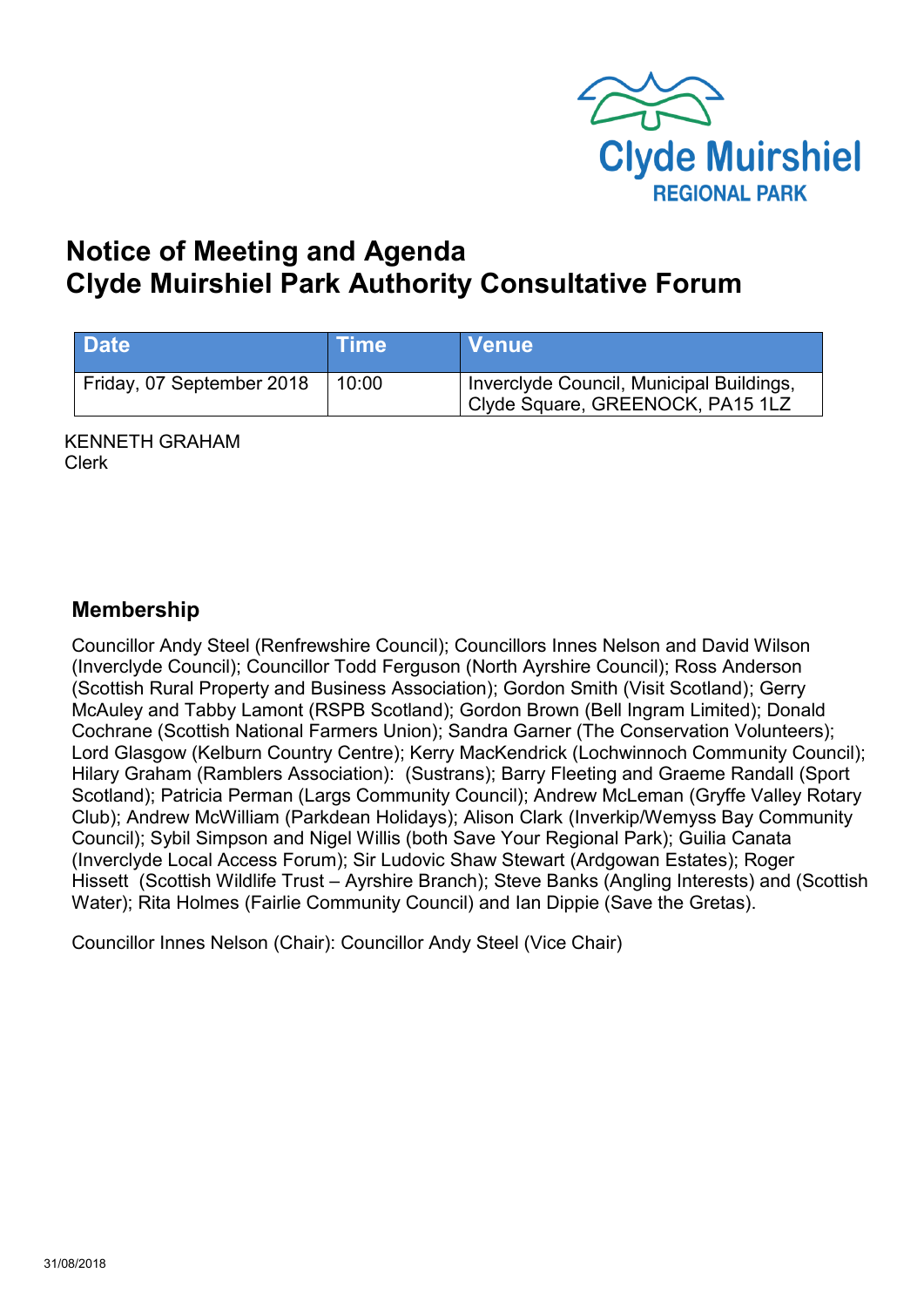# **Further Information**

This is a meeting which is open to members of the public.

A copy of the agenda and reports for this meeting will be available for inspection prior to the meeting at the Customer Service Centre, Renfrewshire House, Cotton Street, Paisley and online at <http://renfrewshire.cmis.uk.com/renfrewshire/CouncilandBoards.aspx> For further information, please either email [democratic-services@renfrewshire.gov.uk](mailto:democratic-services@renfrewshire.gov.uk) or telephone 0141 618 7112.

# **Members of the Press and Public**

Members of the press and public wishing to attend the meeting should report to the customer service centre where they will be met and directed to the meeting.